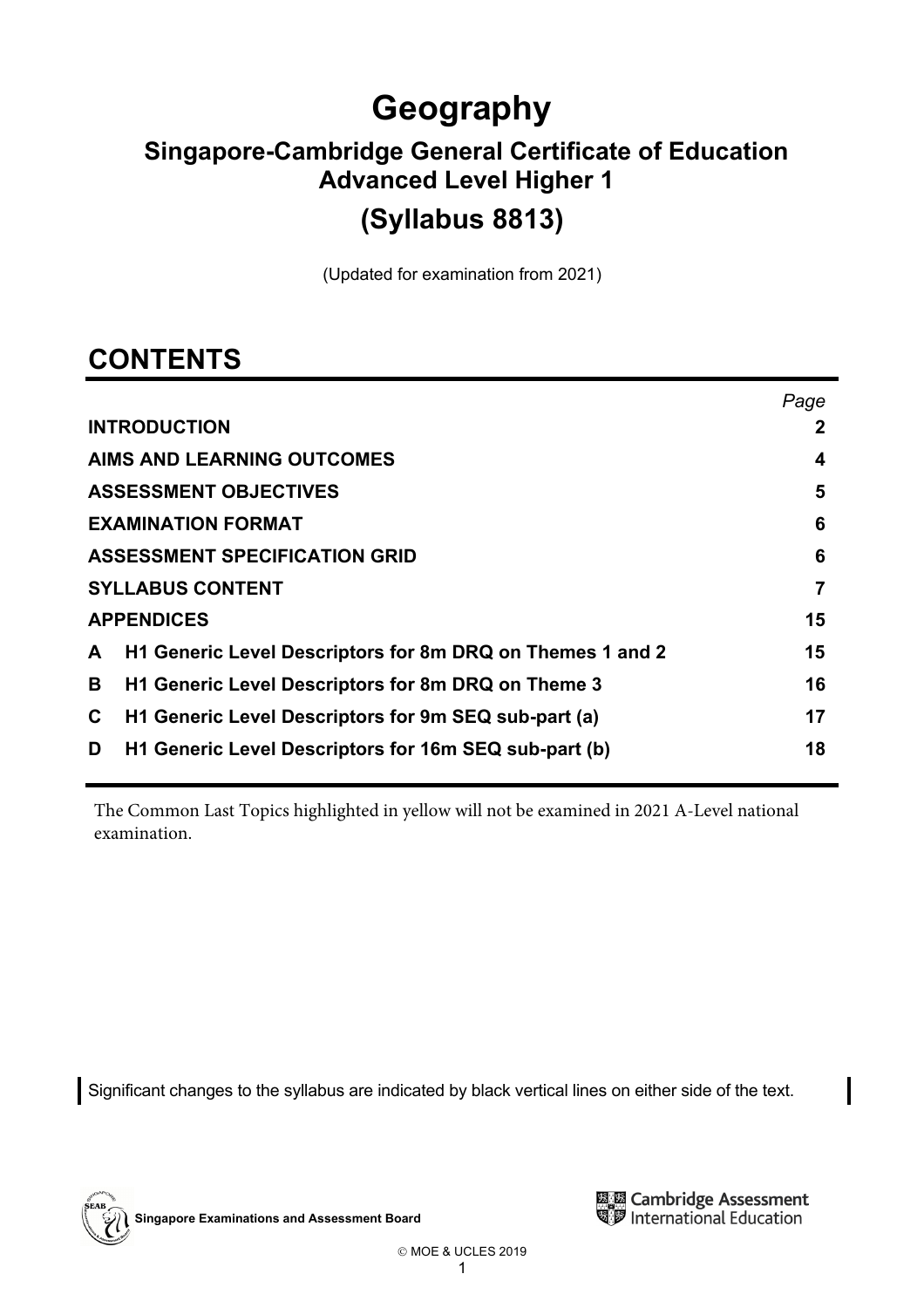# **INTRODUCTION**

*Geography is the science of place and space. Geographers ask where things are located on the surface of the earth ... Geography is unique in linking the social sciences and natural sciences ... Geographers use many tools and techniques ... [including] Geographic Information Systems (GIS), Remote Sensing, Global Positioning Systems (GPS) ... and others.* 

#### **Association of American Geographers**

*Geography is the study of Earths landscapes, peoples, places and environments ... bridging the social sciences with the natural sciences ... and puts [the] understanding of social and physical processes within the context of places and regions ... [Geography] helps us all to be more socially and environmentally sensitive, informed and responsible citizens...* 

#### **Royal Geographical Society (with the Institute of British Geographers)**

Geographers in different parts of the world define Geography differently depending on when they are asked to provide a definition of the subject. While the Association of American Geographers describes Geography as a science that deploys geospatial technologies, the Royal Geographical Society (with the Institute of British Geographers) puts greater emphasis on Geography's endeavour to understand our world in its entirety.

Both perspectives hint at the evolving variety of practices and interests among Geographers. More importantly what Geographers do is also influenced by the ever-changing socio-political contexts that they operate in. This dynamism of Geography has been frequently cited as a strength of the subject.

This syllabus underlines six geographical concepts that underline the motivations behind different sets of questions that interest different groups of geographers:

#### **Environment**

Geographers are interested in the relationship between humans and the natural environment. The natural environment may be seen as being designed for human purposes, thus legitimising human domination over the non-human world. The natural environment may also be understood as the major influence on human activities, which impose limits on human growth and development. The relationship between humans and the natural environment is recognised to be dynamic and complex, with changes in the former involving changes in the latter and vice-versa.

#### **Place**

Geographers investigate real places. Places acquire meaning as a result of an individual's or a group's experiences that include sensory perception and memories. Places can also be produced to represent particular identities and express specific ideas through different ways, for example signage, maps, official documents and popular media. Places evolve constantly and are contestable by different social forces. Places are constituted by what is internal to them while being shaped by external forces simultaneously.

#### **Process**

Geographers examine the flow or actions that produce or transform a system or structure. Processes can occur sequentially over time or across space. Processes are also understood as mechanisms by which particular outcomes are achieved. Processes are controlled by variables and knowledge of these variables enables some degree of prediction of future values. However, exact prediction of physical and human phenomena is impossible because of our incomplete understanding or inaccurate measurements.

#### **Scale**

Geographers take care to match the resolution of data collected in relation to the scale of their research question(s) that they have in mind. Issues and phenomena manifest at different scales from the personal to the global. Processes also operate at different scales, with some operating at multiple scales at the same time. The understanding of how processes at one scale can be amplified or diminished through the interaction with other processes from any other scale is important.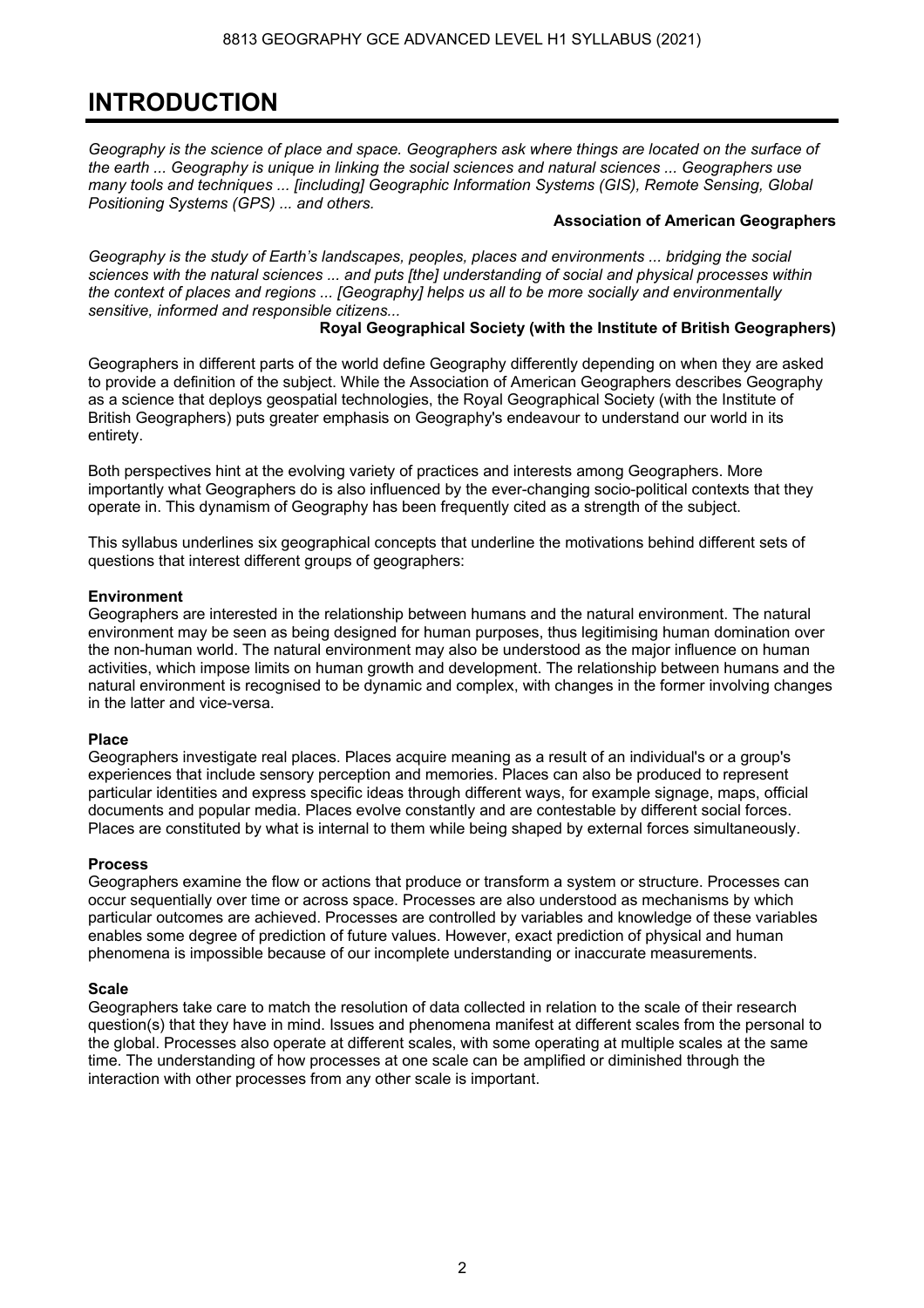#### **Space and Time**

Geographers are particularly concerned about the spatial and temporal aspects of what they study. Much attention is placed on the organisation of physical and human phenomena across space and their evolution over time. Location and distance are often understood in relative rather than absolute terms in this context. An examination of spatial and temporal relations and patterns can yield significant insights and enrich our understanding of the environment and humans.

#### **System**

Geographers are sensitive to the interrelationships and interdependence of different elements in the world. Systems are hierarchical; the whole system at one level is a component of a higher-order set and the elements of one system are in effect smaller-scale systems. A positive feedback results in a net change in the system while a negative feedback does the opposite. The concept of systems allows for the study of a portion of reality while being aware that what is being studied is part of a larger whole.

The H1 Geography curriculum concept (Figure 1) shows how the six geographical concepts frame the syllabus content in Themes 1-3. The outer ring identifies the key elements of learning Geography through inquiry. It is important to note that the meanings of the geographical concepts listed have evolved considerably in the past decades and will keep evolving as geographers continue to learn more about the world we live in. The list is also not exhaustive for Geography as it offers much more learning resources than those included in this syllabus.



**Figure 1: A-Level H1 Geography Curriculum Concept**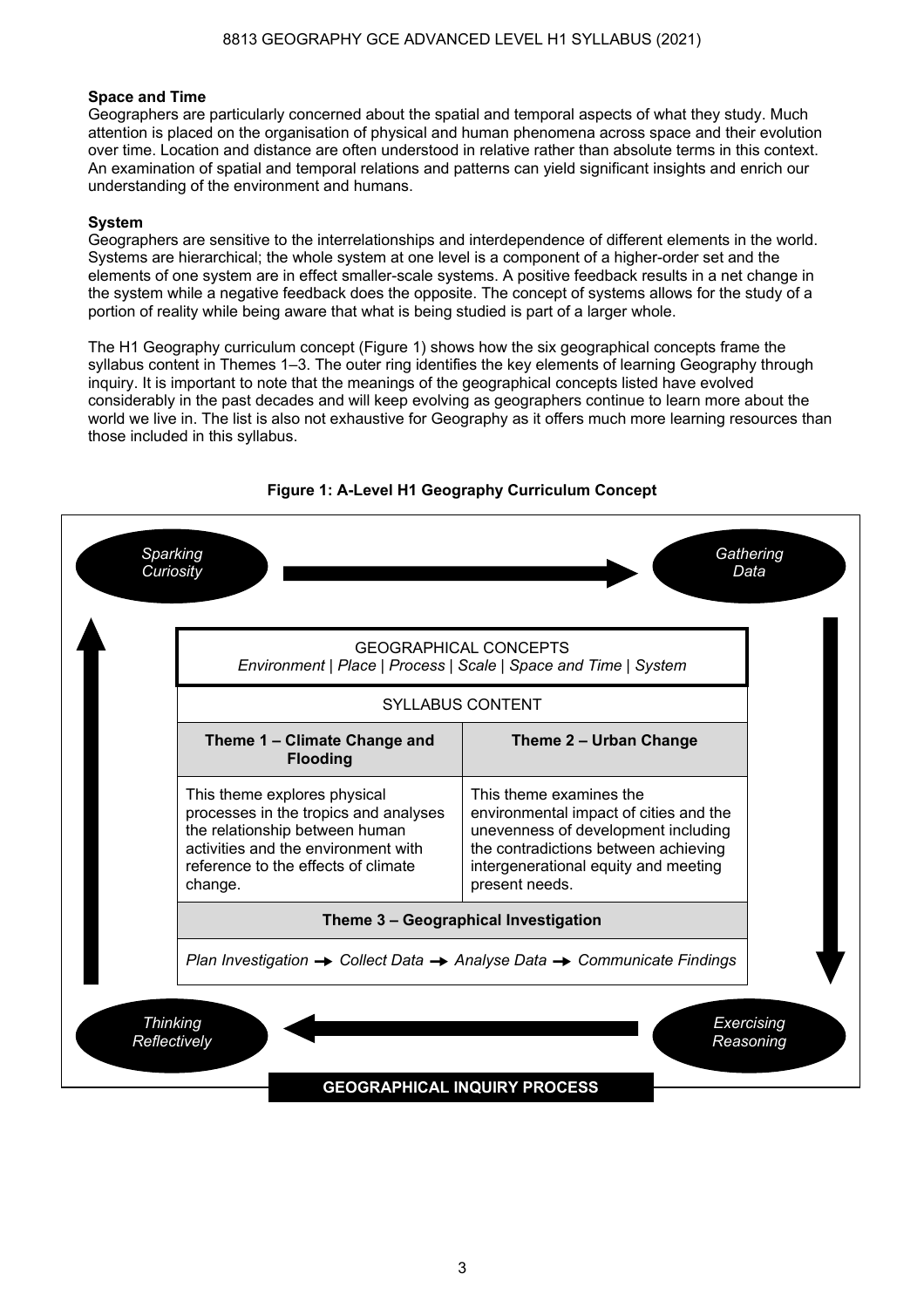#### **Geography, Desired Outcomes of Education and 21st Century Competencies**

More than simply learning prescribed subject knowledge and skills, Geography must also support students development of important competencies necessary for them to thrive in the 21st century. In addition, students need to learn a range of life skills and develop key social and emotional competencies that will enable them to achieve personal mastery and relate to others. More importantly, all learning must be anchored in enduring values. Figure 2 outlines the framework for 21st century competencies and student outcomes.





# **AIMS AND LEARNING OUTCOMES**

The aims and learning outcomes below represent the body of geographical knowledge, skills and values that students will acquire through H1 Geography

#### **Knowledge**

The syllabus requires students to develop an understanding of:

- 1. the uniqueness of different types of natural environments and places
- 2. the interactions and interdependence between natural environments, societies and cultures at various scales
- 3. the evolution of landscapes and development of issues over time
- 4. the processes that shape natural environments, societies and cultures at various scales
- 5. the connections, trends and patterns in different parts of Asia and the rest of the world
- 6. a range of contemporary issues in different parts of Asia and the rest of the world through geographical perspectives
- 7. different approaches to solve real-world problems and achieve sustainable development; and
- 8. the connections between different sub-fields of geography.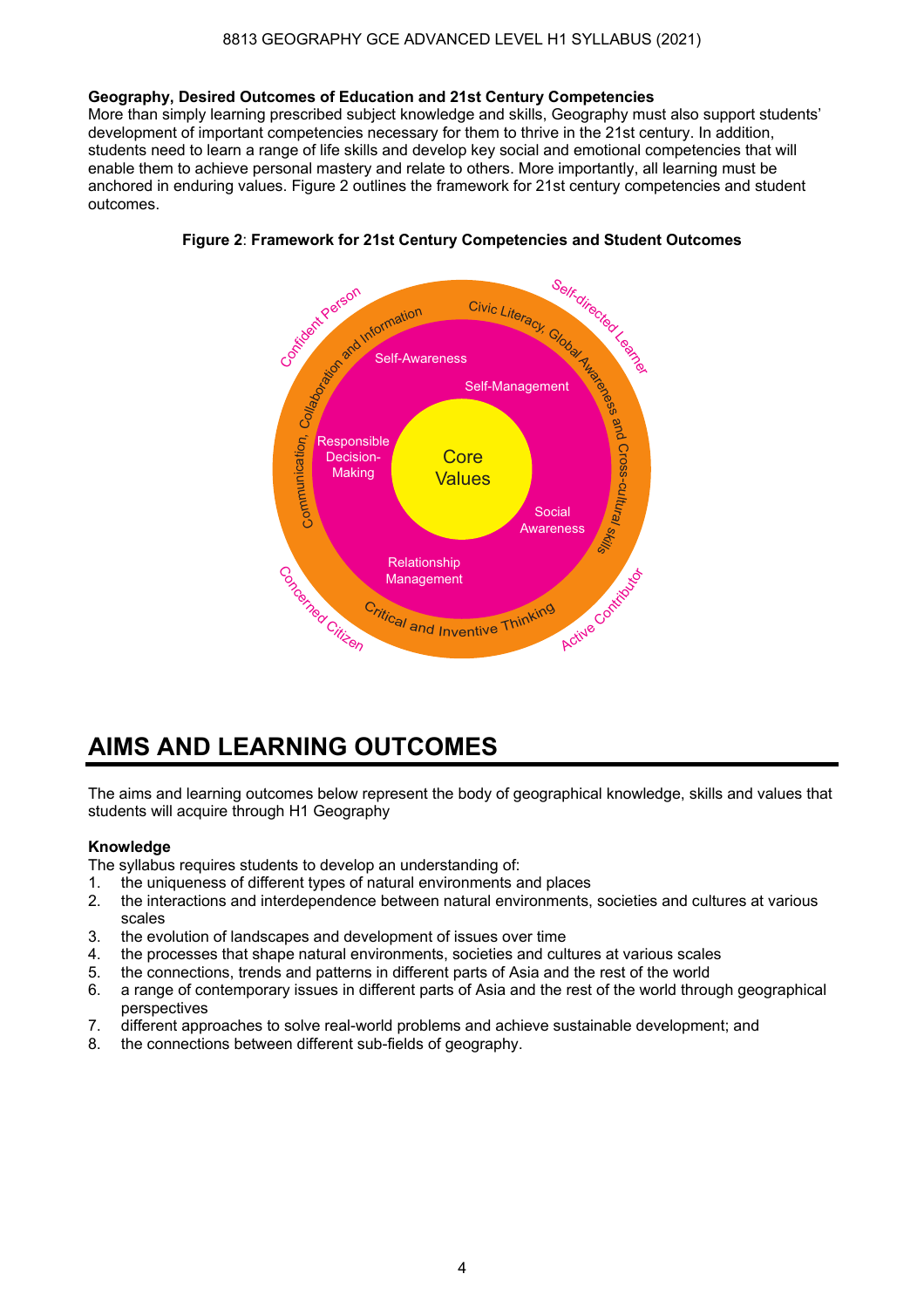#### 8813 GEOGRAPHY GCE ADVANCED LEVEL H1 SYLLABUS (2021)

#### **Skills**

The syllabus seeks to equip students with the ability to:

- 1. consider evidence and different viewpoints to develop logical arguments and explanations
- 2. analyse, evaluate and reflect on information from a geographical perspective to make informed and sound decisions
- 3. construct understanding through inquiry using different data collection and analysis methods; and
- 4. use and evaluate maps, other data visualisation to integrate information and communicate to a specific audience.

#### **Values**

The syllabus seeks to encourage students to:

- 1. be inspired by the splendour of natural environments and human ingenuity
- 2. care for delicate ecosystems and understand the importance of environmentally sustainable lifestyles
- 3. develop as global citizens, seek harmony and respect others in a culturally diverse world 4. contribute responsibly towards the building of a robust and inclusive society: and
- 4. contribute responsibly towards the building of a robust and inclusive society; and
- 5. have the integrity to uphold ethical principles and be resilient in their pursuit for a better world.

# **ASSESSMENT OBJECTIVES**

#### **AO1 Knowledge**

Candidates should be able to demonstrate knowledge and understanding of:

- geographical terms, facts, concepts, issues, phenomena, trends; and
- geographical investigation skills and methods.

#### **AO2 Application and Analysis**

Candidates should be able to:

- construct explanations to show how geographical knowledge is understood in particular contexts
- apply geographical knowledge and understanding to interpret and analyse different types of geographical data; and
- apply relevant geographical knowledge, understanding, skills and methods to carry out investigations in unseen contexts.

#### **AO3 Evaluation**

Candidates should be able to demonstrate critical thinking by:

- drawing conclusions and making judgements based on a reasoned consideration of evidence and/or different viewpoints
- making recommendations and decisions that consider different elements of an issue and/or address interests of different stakeholders; and
- evaluating different types of geographical data, methods of data collection and analysis.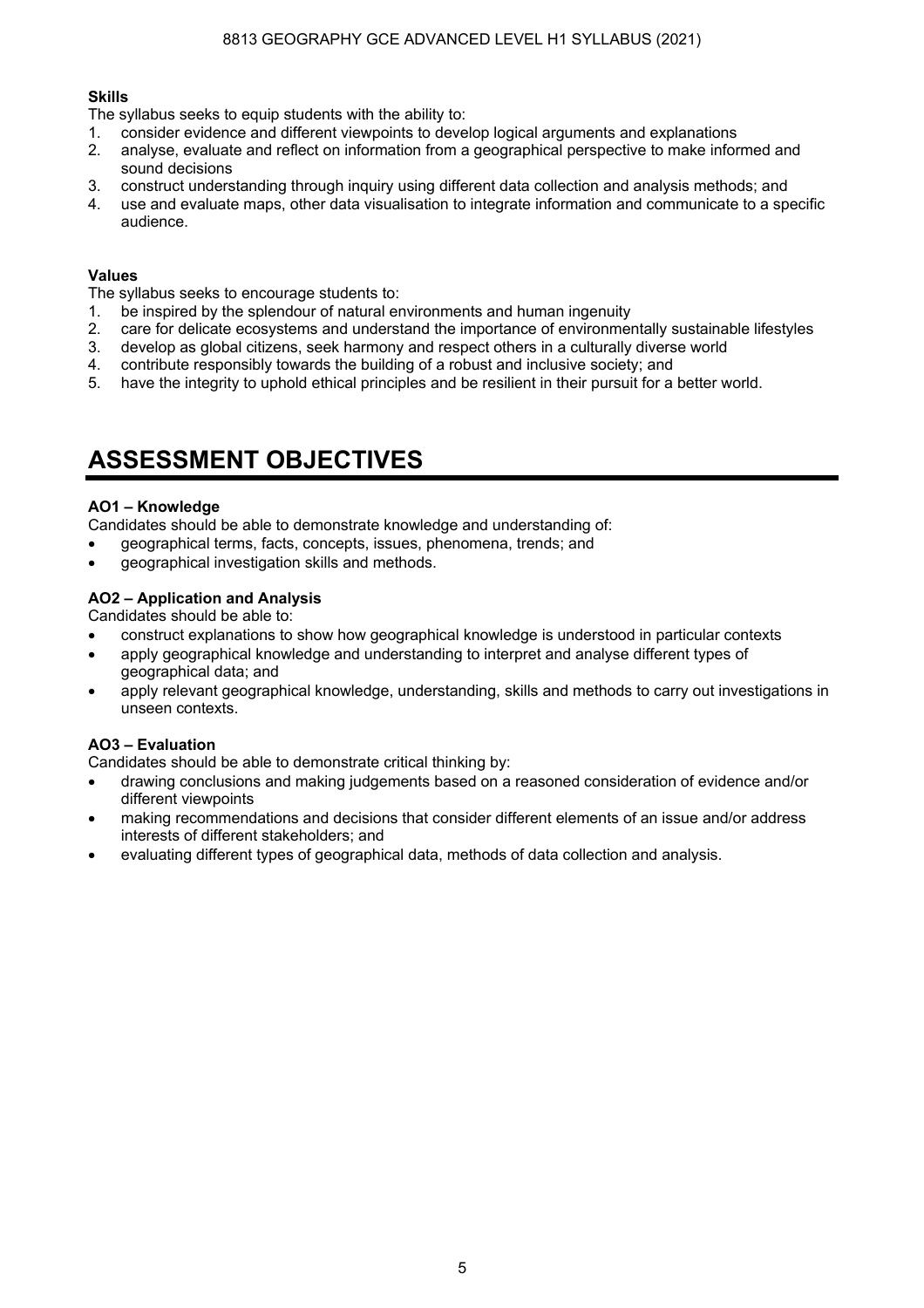# **EXAMINATION FORMAT**

- One open-ended sub-part carrying 8 marks will be set in either Section A or Section B. This sub-part will be assessed using generic level descriptors (refer to **Appendix A** and **Appendix B**).
- Section A and Section B together will contain a maximum of 7 different resources.
- B Structured Essay Questions:
	- Structured essay questions will be assessed using generic level descriptors (refer to **Appendix C** and **Appendix D**).

# **ASSESSMENT SPECIFICATION GRID**

| <b>H1 Geography</b> |           |                 |
|---------------------|-----------|-----------------|
| A01 + A02           | Marks     | 60 <sub>m</sub> |
|                     | Weighting | 60%             |
| A01 + A03           | Marks     | 40 <sub>m</sub> |
|                     | Weighting | 40%             |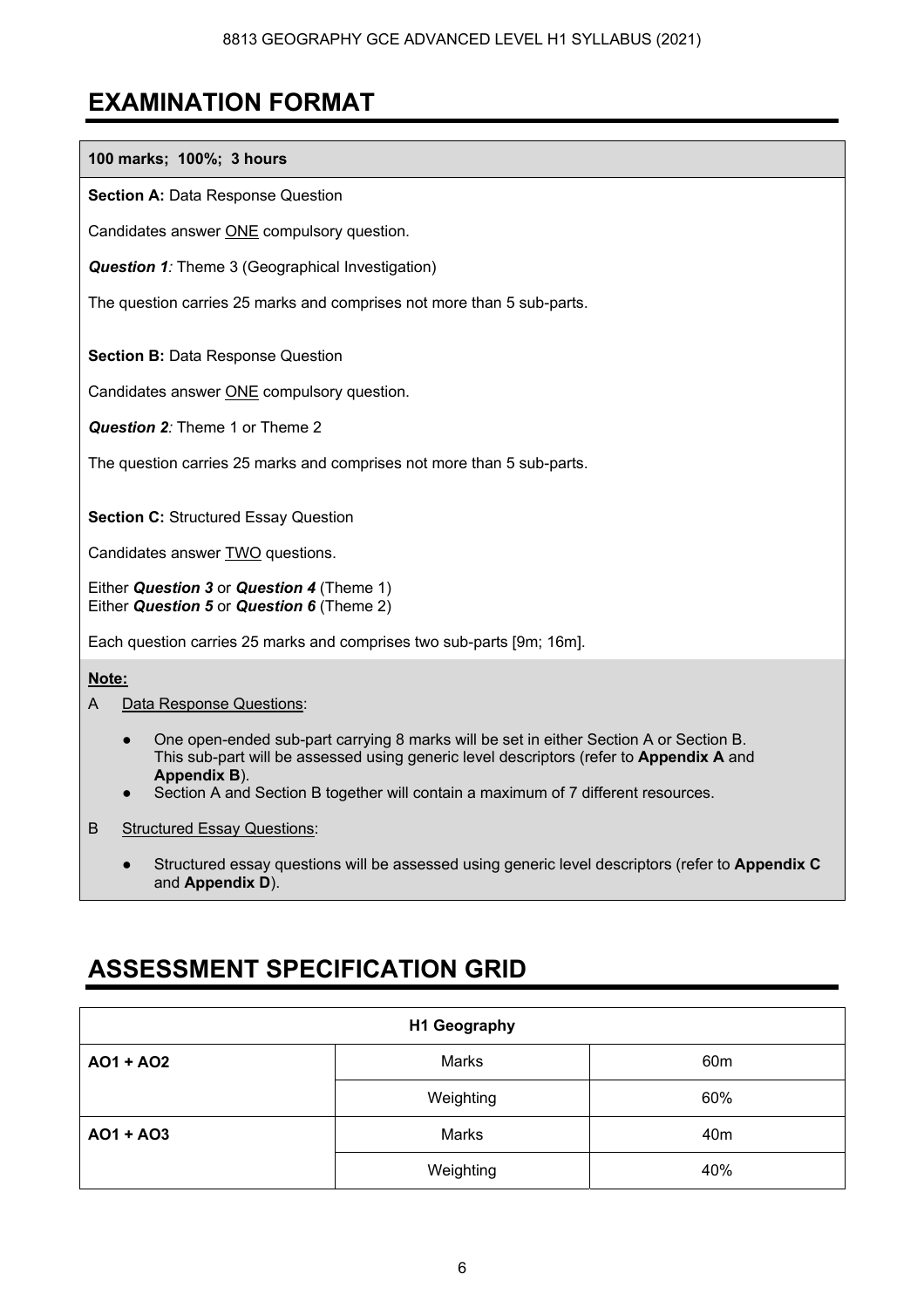# **SYLLABUS CONTENT**

#### **Overview**

Themes 1 and 2 consist of two interconnected topics each while Theme 3 outlines the skills that students are expected to learn in order to conduct research in areas relevant to what they have learned in Themes 1 and 2.

*Theme 1 (Climate Change and Flooding)* helps students to understand the workings of atmospheric and hydrologic processes in the tropics through a systems approach. Students use feedback loops to analyse the effect of human activities on the natural environment and how humans are in turn affected by environmental hazards related to climate change such as floods.

*Theme 2 (Urban Change)* examines the environmental impact of cities and the unevenness of socioeconomic development. It explores practical solutions that conserve the environment without denying opportunities to the urban poor. Students will deliberate on the contradictions between achieving intergenerational equity and building liveable urban environments to meet present needs.

*Theme 3 (Geographical Investigation)* provides students with a range of opportunities to carry out fieldwork in order to deepen their understanding of what they have learned from Themes 1 and 2. They will learn how to craft research questions, plan for their investigations, collect, present and analyse data, evaluate and communicate their findings to different audiences.

### **Theme 1 Climate Change and Flooding**

The tropics cover a large part of the Earth's surface with a variety of landforms including major mountain ranges and rivers, such as the Himalayas and the Amazon. It can be defined as a climatic region of radiation surplus delimited by boundaries fluctuating between 30 and 35 degrees latitude, north and south. Common to all areas in this region (at sea level) is high temperature. Significant variations in the pattern and amount of rainfall differentiate these areas into various tropical climate zones. The tropics are home to some of the wettest (e.g. lower Mekong basin) and driest areas (e.g. Atacama Desert) on Earth. The atmosphere and tropical oceans play an important role in redistributing heat energy while tropical forests, rivers and wetlands regulate the carbon cycle acting as carbon sinks and sources of carbon emissions.

Theme 1 helps students to understand that physical and human processes are interconnected. They get to examine evidence of climate change and engage with current debates on how best to respond to climate change. Students also explore the relationship between climate change and extreme weather patterns through the study of floods in the tropics. They will understand that in addition to large-scale physical processes, our vulnerability to natural hazards is often determined by regional and local scale factors.

Topic 1.1 explores the key features of tropical climate zones and the underlying atmospheric processes. The effects of climate change and our response to it are examined in relation to our knowledge of paleoclimates. Topic 1.2 looks at the nature of flooding in relation to weather systems and hydrological processes in the tropics. This topic also examines the factors influencing the intensity of floods and strategies to manage floods.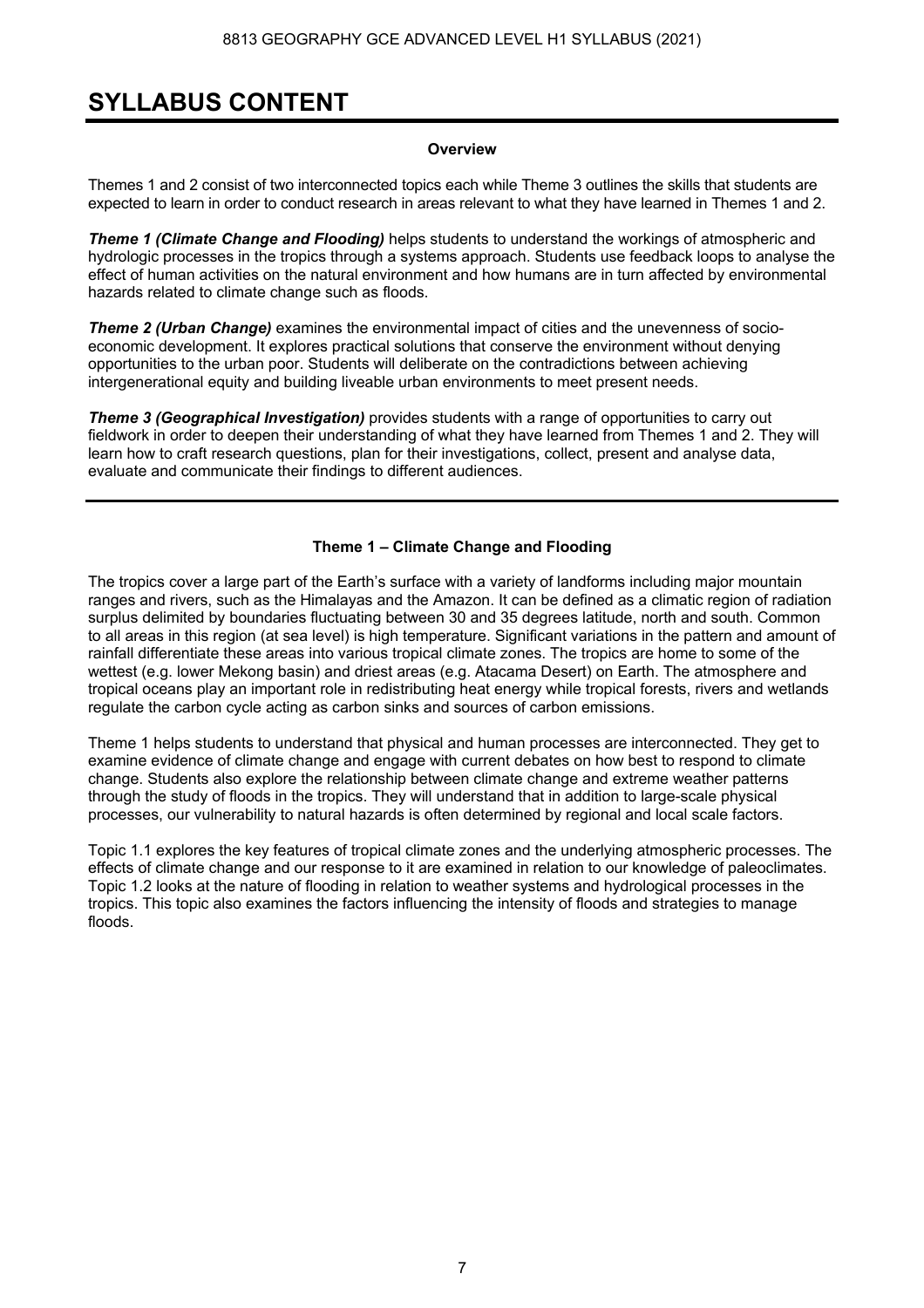### 8813 GEOGRAPHY GCE ADVANCED LEVEL H1 SYLLABUS (2021)



### **Topic 1.1 Climate and Climate Change**

#### **OVERVIEW**

Modern physical geography aims to explain the spatial patterns in the environment and the underlying dynamics and processes underpinning them at different scales. It is characterised by the use of scientific methods and a focus on physical processes. This topic explores processes in the atmosphere and the associated climate zones in the tropics. Students learn about the consensus among scientists that contemporary climate change is caused mainly by human activities as a result of our dependence on fossil fuels. They evaluate alternative sources of energy and gain an understanding of the range of economic, environmental and social dilemmas associated with the shift to alternative energy.

#### **LEARNING OUTCOMES**

*By the end of this topic, students should be able to discuss:* 

- the factors influencing climate (i.e. temperature and rainfall) in different climate zones in the tropics
- the processes underlying contemporary climate change, in particular the influence of human activities
- the effects of climate change and responses to it, in particular the use of alternative energy sources

#### **CONTENT**

- 1. Tropical Climates and Atmospheric Processes
	- a) Distinctive characteristics of the tropics based on the Köppen-Geiger climate classification system humid tropics: tropical rainforest (Af), tropical monsoon (Am) and tropical savanna (Aw)

I

- arid tropics: sub-tropical steppe (BSh) and tropical desert (BWh).
- b) Effect of atmospheric circulation on tropical climates
	- re-distribution of surplus solar radiation by the Hadley Cell, including the convergence of trade winds at the Intertropical Convergence Zone (ITCZ), and the resultant effects on atmospheric stability and rain formation
	- seasonal variations in wind direction: Asian and African monsoons
	- weakening of the Walker Circulation and the El Niño Southern Oscillation (ENSO) phenomenon.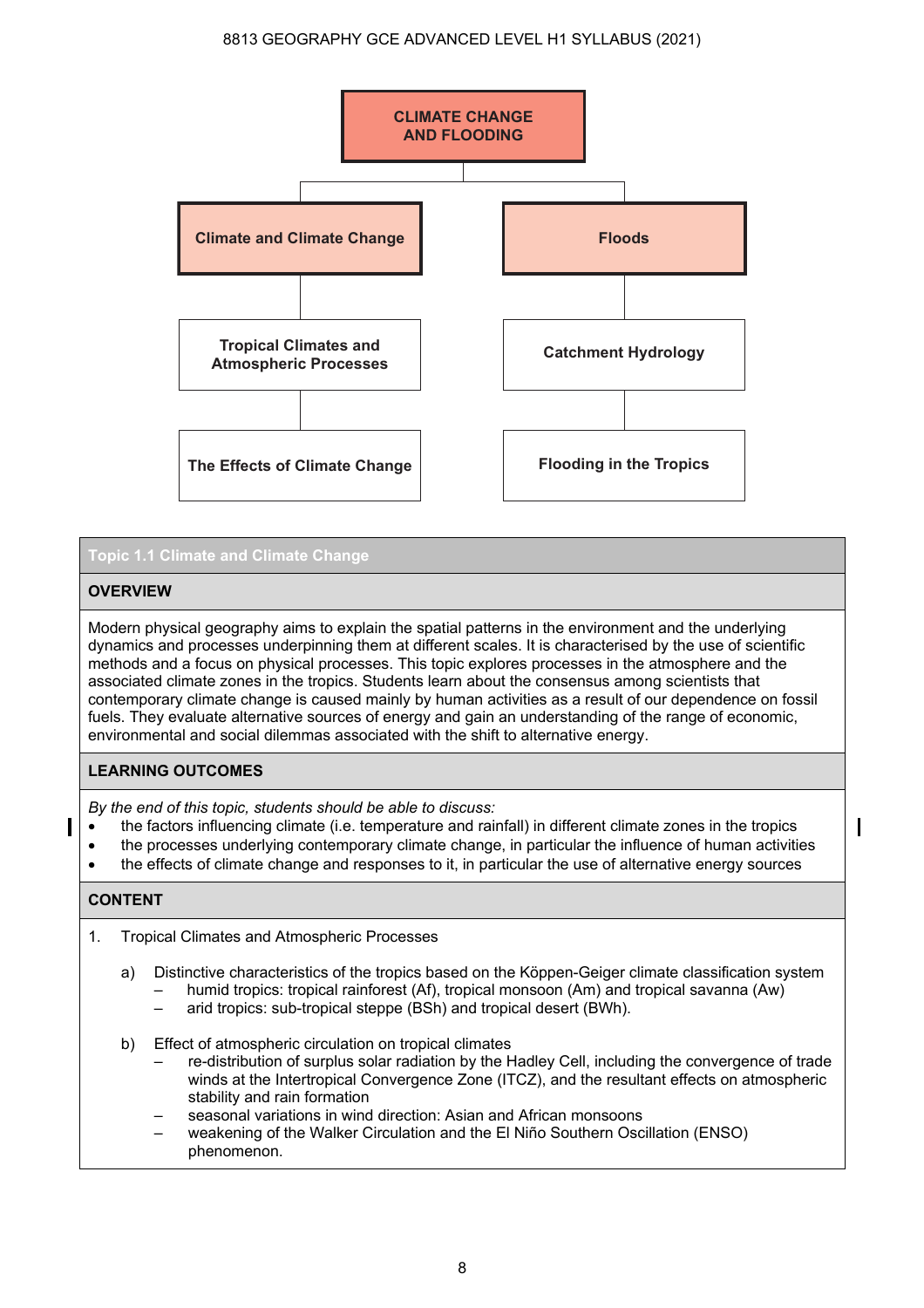- 2. The Effects of Climate Change
	- a) The science of climate change
		- evidence of climate change since the last ice age
		- atmospheric processes that result in the enhanced greenhouse effect
		- relative significance of anthropogenic activities in contemporary climate change.
	- b) Possible effects of climate change on human activity.
	- c) Responses to mitigate and adapt to climate change including the use of alternative energy sources.

## **Topic 1.2 Floods**

#### **OVERVIEW**

The array of scientific techniques available today enables physical geographers to continually improve our understanding of natural environments. As a result, we have a better grasp of human impacts on natural landscapes and physical processes. More importantly, we are now aware of how our actions can increase our vulnerability to natural hazards such as floods. In this topic, students will explore how physical geography knowledge can be applied to manage the effects of natural hazards. They will learn about the natural and human factors that influence the occurrence of floods. In addition, students will appreciate the importance of putting resources to good use in mitigating natural hazards as they consider the cost and benefits of different flood management strategies.

#### **LEARNING OUTCOMES**

*By the end of this topic, students should be able to discuss:* 

- the hydrological systems and fluvial processes in the humid and arid tropics
- the causes and effects of floods in the humid and arid tropics
- the management of floods in the humid and arid tropics

#### **CONTENT**

- 1. Catchment Hydrology
	- a) Drainage basin water balance
		- input: precipitation
		- pathways: overland flow, infiltration, percolation, throughflow and baseflow
		- water stores: interception and biological water storage, soil water storage, groundwater storage and channel storage
		- output: evapotranspiration and river discharge.
	- b) Fluvial and runoff processes
		- fluvial processes: erosion, transportation and deposition
		- storm runoff generation: infiltration excess and saturation overland flow.

#### 2. Flooding in the Tropics

- a) Hydrographs
	- characteristics of flash and fluvial flood hydrographs: peak rainfall, baseflow, storm flow, peak discharge and lag time.
- b) Flooding in the humid and arid tropics
	- patterns of occurrence of tropical cyclones
	- atmospheric and surface conditions necessary for the development of tropical cyclones
	- human and physical factors that influence the occurrence of floods including rainfall amount and intensity, land use and surface cover
	- socio-economic and environmental effects of floods
	- hard and soft-engineering strategies to manage floods.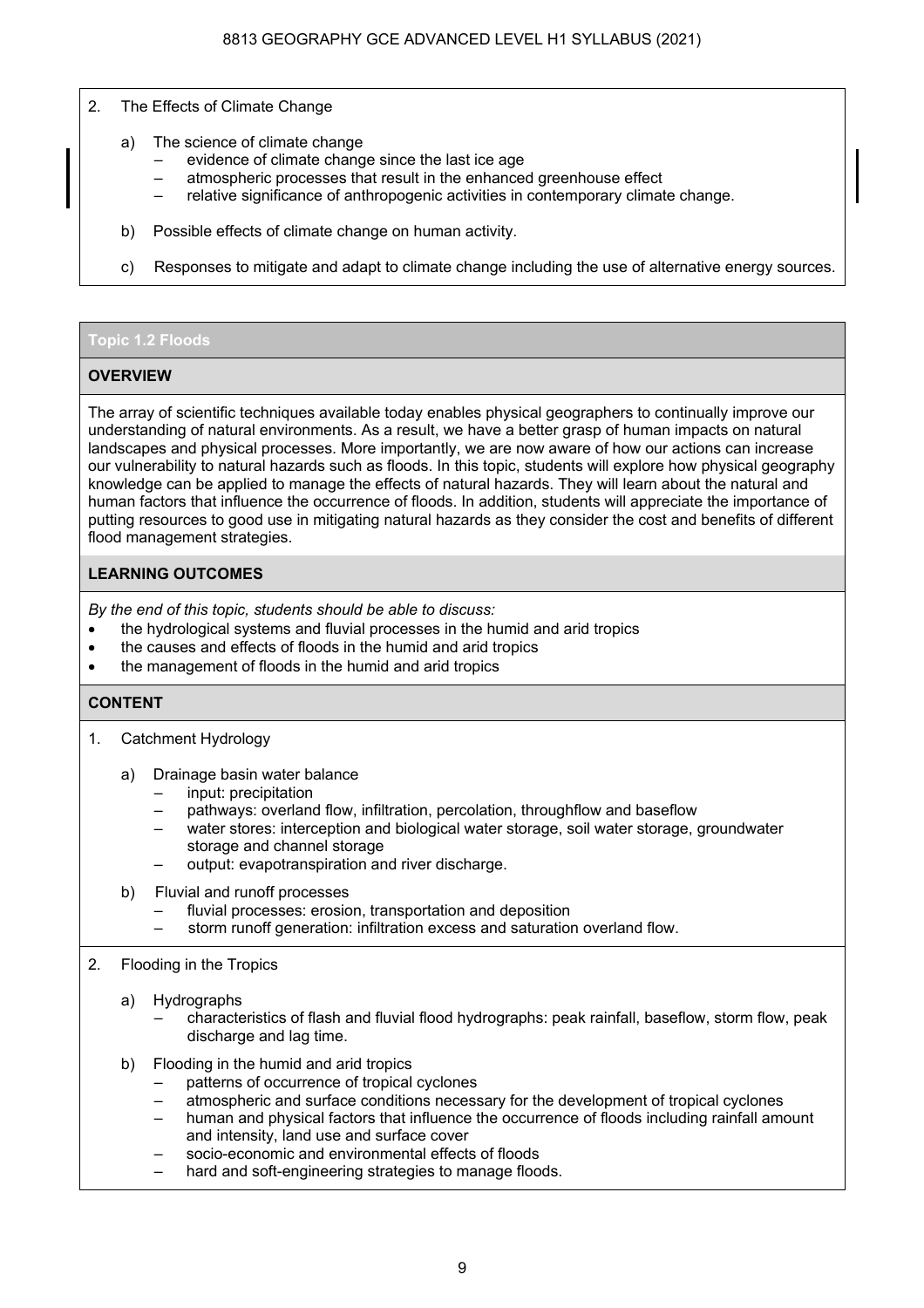#### **Theme 2 Urban Change**

With the release of the report 'Our Common Future' by the World Commission on Environment and Development (WCED) in 1987, 'Sustainable Development' has become almost universally accepted to mean development that meets our current needs but not at the expense of future generations. The pursuit of sustainable development is now stated as a principal policy goal of major global institutions such as the United Nations as well as many governments around the world. This theme develops students understanding of sustainable development in the urban context in different parts of the world.

By combining the discussion of sustainable urban development and liveable cities, Theme 2 helps students to explore the ideas of sustainability and liveability at a communal and personal level. Students will understand that to realise the vision of cities in the future having vibrant economies, harmonious societies and healthy environments, much effort is required from many parties including governments, businesses and grassroots communities.

Topic 2.1 introduces the concept of sustainable development and the reasons why some countries continue to resist it. Following a discussion of different ways to measure sustainable urban development, students explore selected issues that could undermine a city's continued growth. Topic 2.2 explores what it means to be urban and the factors that affect urban liveability. Students also get to engage with recent debates about the effectiveness of different strategies to meet the needs of different social groups living in cities.

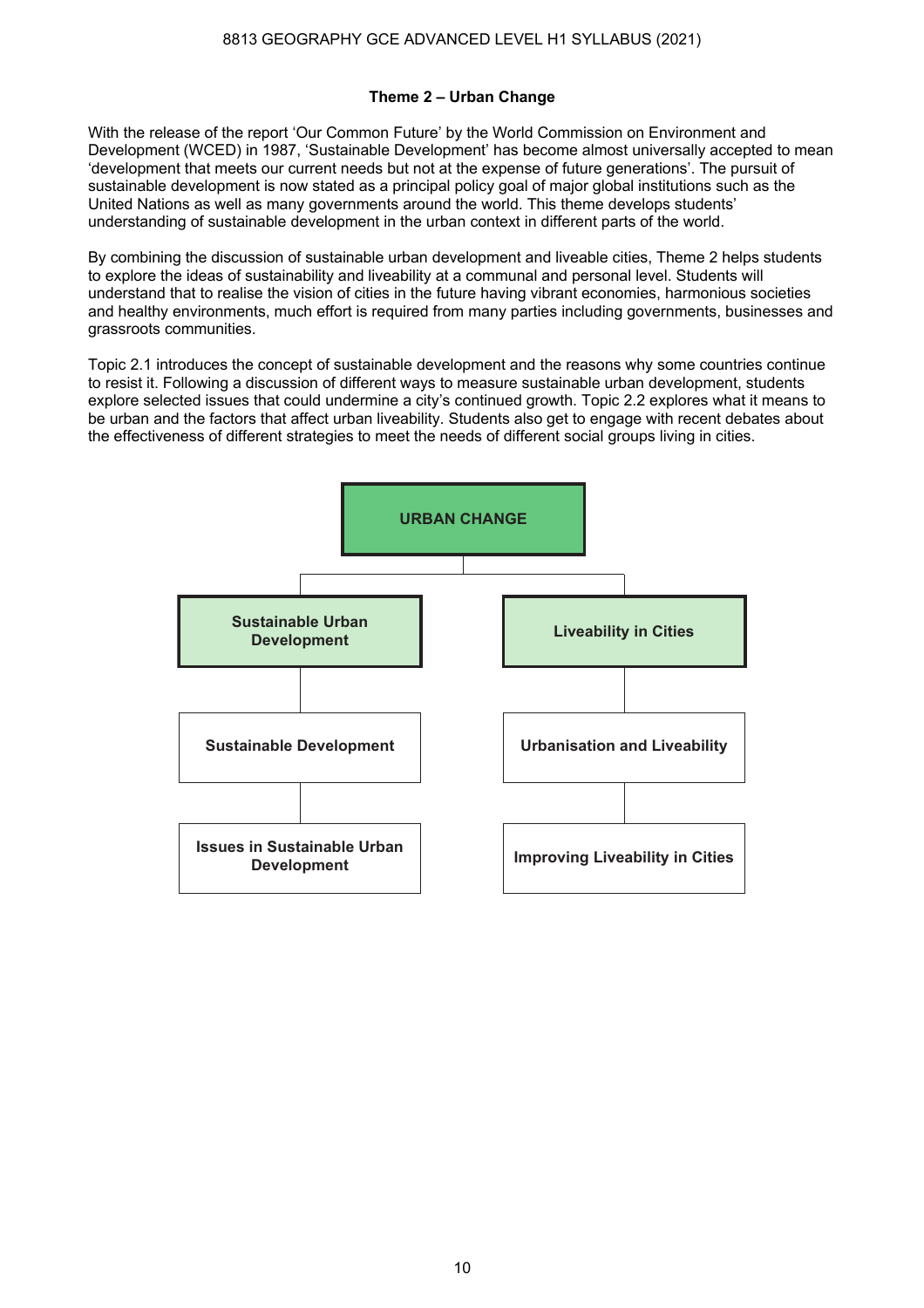#### **Topic 2.1 Sustainable Urban Development**

#### **OVERVIEW**

More than half of the world's population live in urban areas today. The proportion of people living in urban areas is expected to grow, especially in less developed regions. Experience has shown that while activities in cities drive economic growth, there are doubts about whether key decision makers at all levels of government are able to cope with the increasing number and size of cities in their countries. As a result, questions have been raised about the sustainability of urbanisation. For example, how can cities secure the livelihoods of their inhabitants without undermining the environment? This topic explores sustainable development using the city as the unit of analysis. Students will learn about the economic, environmental and social pressures that cities experience, and how they are being managed.

#### **LEARNING OUTCOMES**

*By the end of this topic, students should be able to discuss:* 

- the concept of sustainable development
- the difficulties of measuring sustainable urban development
- the issues that confront cities and the strategies to achieve sustainable urban development

#### **CONTENT**

- 1. Sustainable Development
	- a) Definition of sustainable development according to the 'Our Common Future' and its key tenets:
		- the concept of 'needs', in particular the essential needs of the world's poor the idea of 'limitations' imposed by the current level of technology and how society is organised on the environment's ability to meet present and future needs
		- sustainable development involves maximising the goals across three interdependent dimensions (economic, social and environmental), and yet may involve trade-offs.
	- b) Measuring sustainable urban development
		- the economic, social and environmental dimensions of sustainable urban development
		- the use of relevant indicators to monitor sustainable urban development
		- the difficulty in deciding on what aspects to be measured and the selection of appropriate indicators.
- 2. Issues in Sustainable Urban Development
	- a) Management of non-hazardous solid waste
		- ecological footprints of cities
		- urban metabolism: linear nature of production, consumption and disposal in cities
		- strategies to manage non-hazardous solid waste.
	- b) Management of slums
		- characteristics of urban slums and the reasons for their development, including the role of migration
		- strategies to improve the lives of slum dwellers.
	- c) Management of traffic congestion
		- reasons for traffic congestion
		- impacts of traffic congestion on cities and urban dwellers
		- strategies to ease traffic congestion in cities.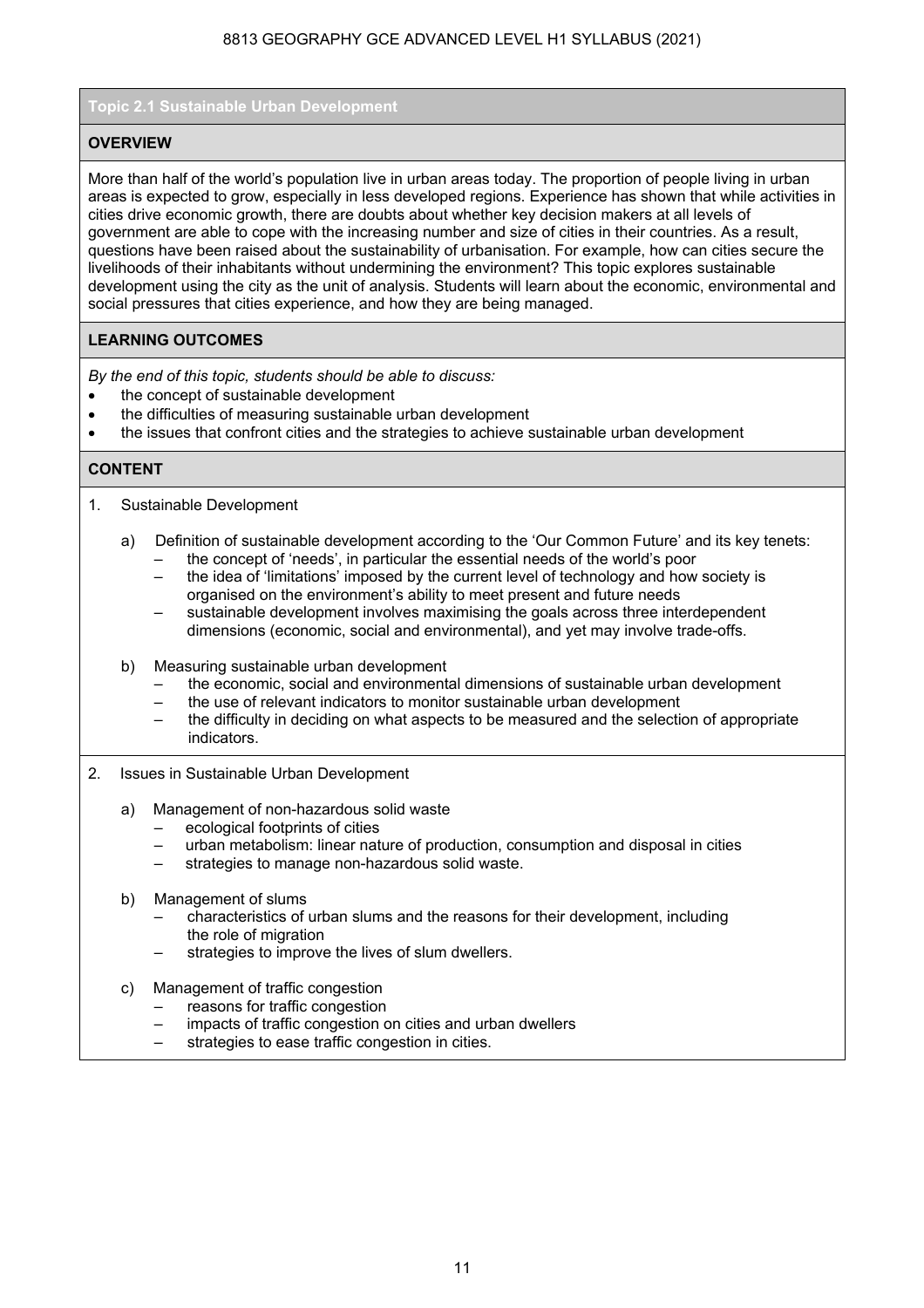#### **Topic 2.2 Liveability in Cities**

#### **OVERVIEW**

The study of urban areas and cities is often challenging as countries define 'urban' differently. A settlement with more than 200 residents is classified as urban in Sweden whereas it requires 30 000 in Japan. Also, in many instances, the physical extent of urban areas does not correspond with their administrative boundaries. Through this discussion, students will learn how to cope with ambiguity in undertaking urban research. In addition to the objective measures of urban, students explore the subjective measures of urban liveability to understand how people interact with their urban environments. This topic explores everyday life in cities. Students will get to immerse themselves in the lived experiences of different social groups and understand how well the urban environment meets their diverse needs.

#### **LEARNING OUTCOMES**

*By the end of this topic, students should be able to discuss:* 

- the difficulties of defining 'urban' and measuring liveability
- the issues that cities confront in achieving liveability
- the range of strategies to achieve liveability

#### **CONTENT**

- 1. Urbanisation and Urban Liveability
	- a) Urbanisation and cities
		- defining 'urban' as an entity and as a quality
		- urbanisation at the global scale and reasons for variations
		- global trends and projections of urban population change.
	- b) Urban liveability
		- defining and measuring urban liveability
		- liveability and its relationship with sustainable urban development
		- political, socio-economic and environmental factors that affect urban liveability.
- 2. Improving Liveability in Cities
	- a) Raising the quality of urban living space through urban reimaging
		- reasons for urban reimaging
		- strategies to improve the image of cities
		- impacts of urban reimaging on urban dwellers.
	- b) Needs of different social groups in the city  $-$  Elderly, Youths, Disabled and Migrants<sup>1</sup> experiences of different social groups
		- issues affecting different social groups living in the city and their response
		- strategies to cater to the needs of different social groups.
	- c) Issues affecting liveability crowding and fear in the city<sup>2</sup>
		- factors that determine the extent of crowding including the characteristics of the individual, physical, social and task environment **OR** sources of fear including crime and terrorism strategies to lessen crowding **OR** cope with fear in the city.

1 students are required to learn about **the Elderly** and **one** other social group. 2 students are required to learn about either crowding **or** fear in the city.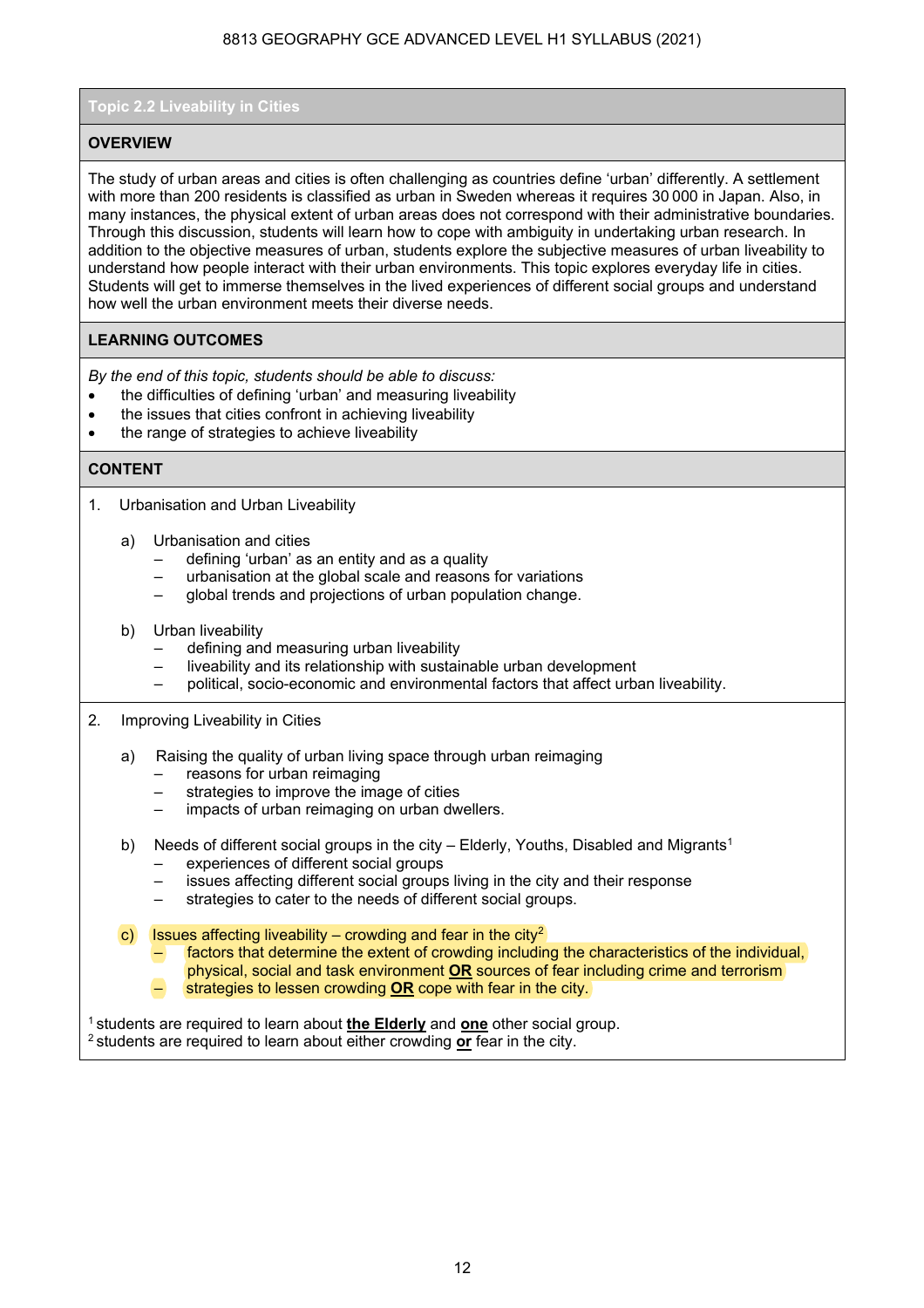#### **Theme 3 Geographical Investigation**

With guidance from the teacher, students will identify a suitable geographical question or hypothesis to carry out an investigation. This could be completed individually or in small groups. Students should devise research questions or hypotheses and follow through the investigation in the following areas:

#### **A | Living with Rivers**

- Factors influencing flood risk and ways to mitigate it
- Influence of land use on infiltration rates

#### **B | Urban Living Today**

- Liveability of urban neighbourhoods
- Needs analysis of the Elderly living in an urban neighbourhood

The investigation should reflect the following stages:



### **1. Craft Research Question or Hypothesis**

*Students should be able to craft geographical questions/hypotheses that are:* 

- at a suitable scale
- capable of research
- clearly defined

### **2. Develop a Plan for the Investigation**

*Students should be able to:* 

- establish the data needed to examine the question/hypothesis posed
- identify appropriate methods for collecting primary and secondary data (including sampling when required)
- consider research ethics and understand limitations imposed by resources
- minimise potential risks in undertaking investigation

### **3. Collect Data**

*Students should be able to:* 

- make use of primary and secondary data as appropriate to the question/hypothesis posed
- consider issues of accuracy and reliability in relation to the data being collected

### **4. Present and Analyse Data**

#### *Students should be able to:*

- organise and represent data using appropriate methods (see Additional Notes on Data)
- analyse and interpret the data using appropriate qualitative and quantitative methods
- interpret the results in relation to the question/hypothesis posed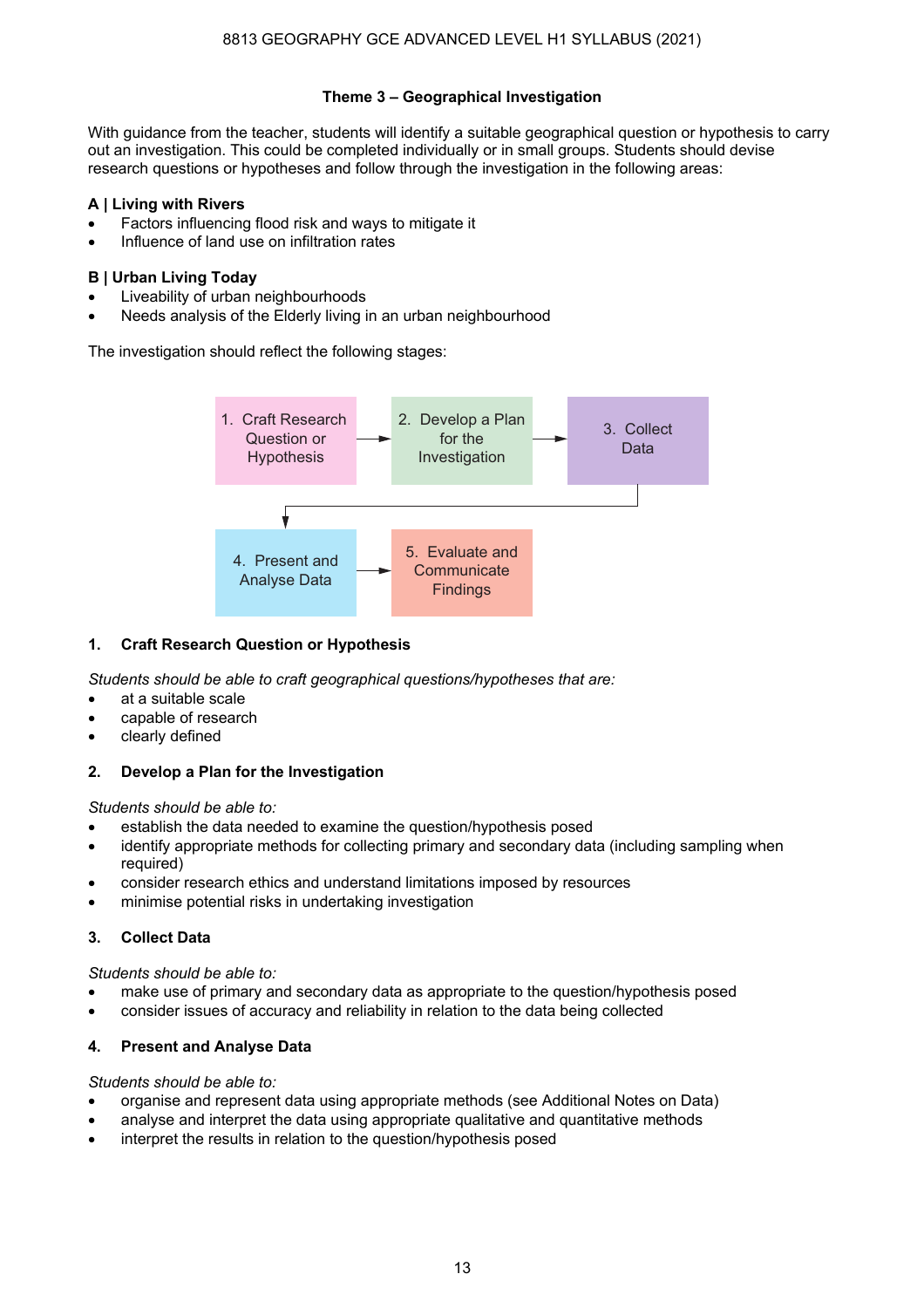#### **5. Evaluate and Communicate Findings**

#### *Students should be able to:*

- present a summary of the findings, relating back specifically to the question/hypothesis posed
- present an evaluation of the investigation, including the methods used, data collected and possible limitations and improvements that could be made

#### **\*Additional Notes on Data**

Students are required to be familiar with the following types of data. Making sense of data and representing ideas using different graphical/tabular methods should an integral part of learning Geography including geographical investigations.

**Maps** | contour maps, choropleth maps, isoline maps, dot maps, flow-line maps, proportional symbols maps and cartograms

**Graphs** | pie charts, bars, histograms, scatter graphs, dispersion diagrams, triangular graphs, line graphs

**Photographs** | landscape photographs, aerial photographs and satellite images

**Others** | tables, diagrams, illustrations and cartoons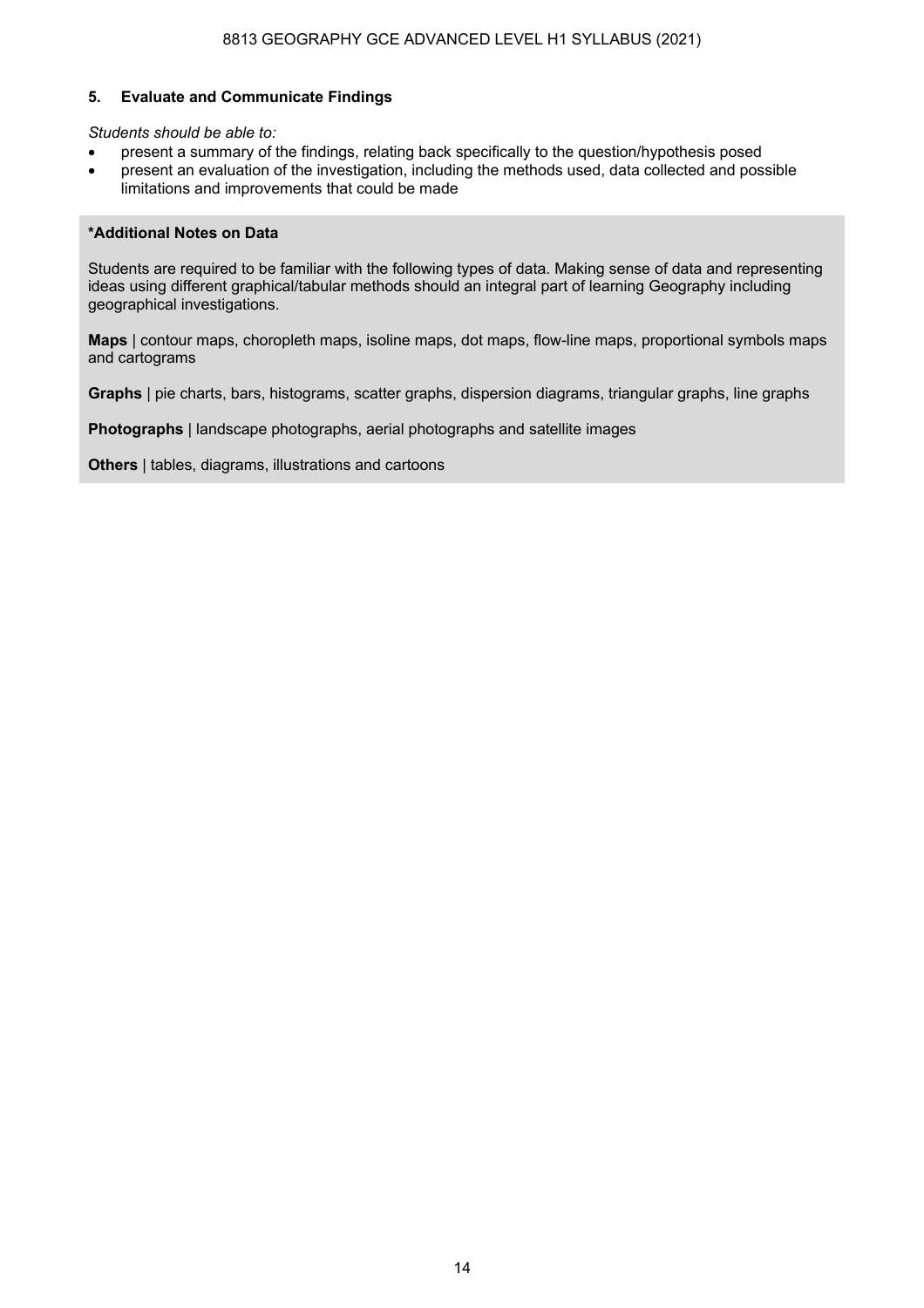# **APPENDIX A**

| Level          | <b>Marks</b> | <b>Descriptors</b>                                                                                                                                                                                                                                                                                                                                                                                                                                                                                                                                                                                                                                                                                                                 |
|----------------|--------------|------------------------------------------------------------------------------------------------------------------------------------------------------------------------------------------------------------------------------------------------------------------------------------------------------------------------------------------------------------------------------------------------------------------------------------------------------------------------------------------------------------------------------------------------------------------------------------------------------------------------------------------------------------------------------------------------------------------------------------|
| 3              | $7 - 8$      | Response demonstrates clear knowledge and understanding of the context in the<br>question. Uses relevant, detailed and accurate factual information and conceptual<br>understanding. Reflects strong critical thinking skills. Source(s) is well used to support<br>the response.<br>Provides a logical and well-developed evaluation well founded on evidence<br>$\bullet$<br>and/or different viewpoints<br><b>OR</b>                                                                                                                                                                                                                                                                                                            |
|                |              | Makes a decision which clearly addresses different elements of the issue and/or<br>$\bullet$<br>interests of different stakeholders.                                                                                                                                                                                                                                                                                                                                                                                                                                                                                                                                                                                               |
| $\overline{2}$ | $4 - 6$      | A satisfactory response which is generally sound and contains relevant points, but<br>may not always focus on the context in the question. Uses factual information and<br>conceptual understanding that is generally relevant to the given context but lacks<br>detail and may contain some inaccuracies. Displays general critical thinking skills.<br>Source(s) is used to support parts of the response.<br>Provides an evaluation, which may be limited in depth and insufficient evidence<br>$\bullet$<br>and support used<br>0R<br>Shows some attempt to address different elements of the issue and/or views of<br>$\bullet$<br>different stakeholders when making a decision but is not well-developed or<br>exemplified. |
| 1              | $1 - 3$      | Response shows a poor understanding of the context in the question. Uses basic<br>factual information and conceptual understanding which has some, but limited<br>relevance to the question. Source(s) is not used or not accurately used to support the<br>response.<br>Provides little or no evaluation<br>$\bullet$<br><b>OR</b><br>Evidence of decision-making, if present, are simple and may be flawed and<br>$\bullet$<br>contains no reference to views of stakeholders.                                                                                                                                                                                                                                                   |
| 0              | 0            | No creditworthy response.                                                                                                                                                                                                                                                                                                                                                                                                                                                                                                                                                                                                                                                                                                          |

### **H1 Generic Level Descriptors for 8m DRQ on Themes 1 and 2**

### **Note:**

- 1. The assessment involves qualitative rather than quantitative evaluation. Judgements on the level to be awarded to an answer will be based on the principle of 'best fit' determined by the descriptors within each level.
- 2. The descriptors in each level may be worded differently in actual assessment to link them more to the questions set. However, regardless of the wordings used, the quality of responses expected of candidates in each level would not deviate from that stated in the generic level descriptors.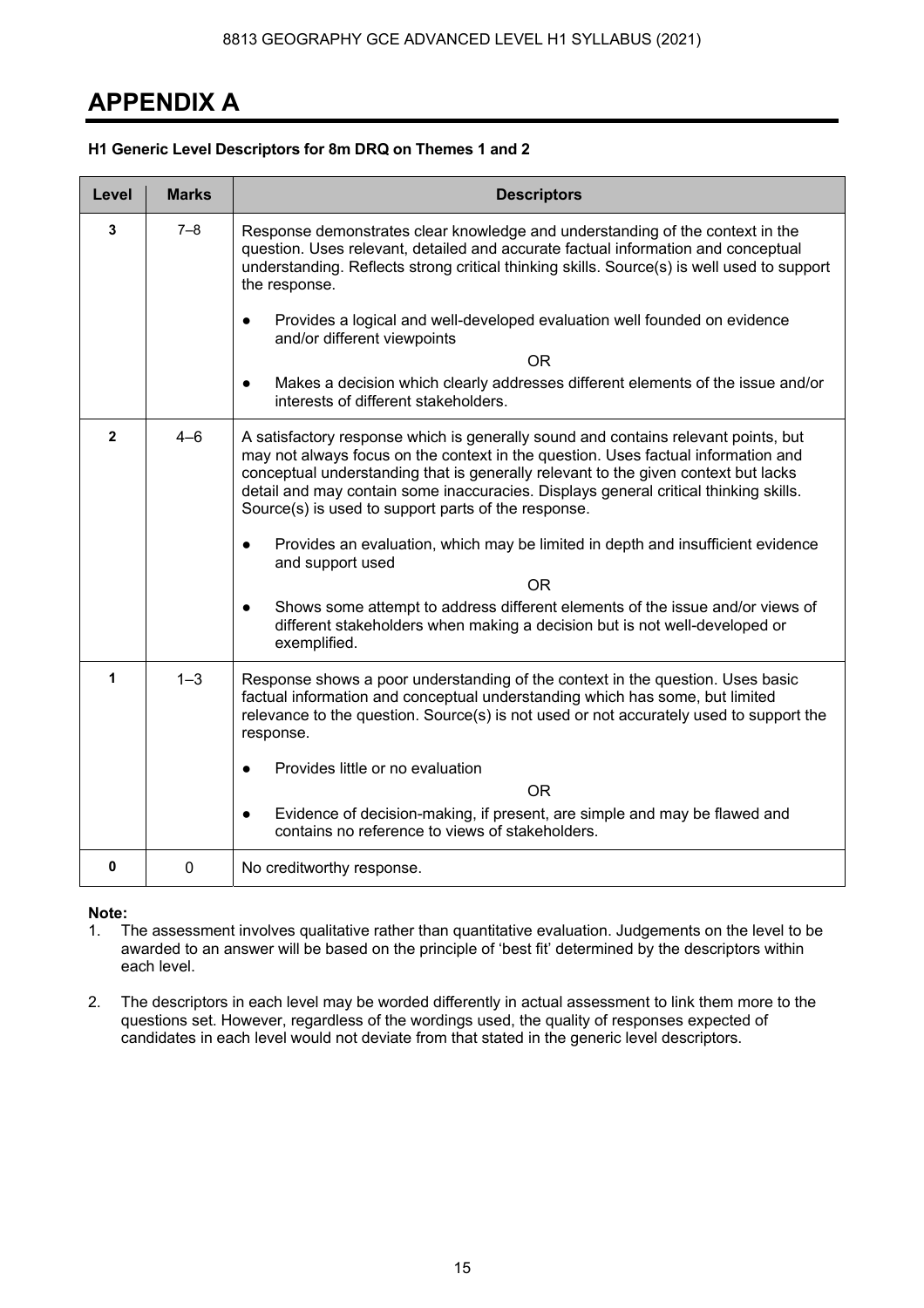# **APPENDIX B**

### **H1 Generic Level Descriptors for 8m DRQ on Theme 3**

| Level | <b>Marks</b> | <b>Descriptors</b>                                                                                                                                                                                                                                                                                                      |
|-------|--------------|-------------------------------------------------------------------------------------------------------------------------------------------------------------------------------------------------------------------------------------------------------------------------------------------------------------------------|
| 3     | $7 - 8$      | Response demonstrates accurate knowledge and understanding of geographical<br>investigation skills and methods relevant to the given context. Provides a logical and<br>well-developed evaluation that reflects strong critical thinking skills and a good<br>understanding of the requirements of the question.        |
|       | 4–6          | Response demonstrates good knowledge and understanding of geographical<br>investigation skills and methods relevant to the given context. Provides an evaluation,<br>which may be limited in depth and detail. Response reflects critical thinking skills in<br>general but may not always be relevant to the question. |
|       | $1 - 3$      | Response shows inadequate knowledge and understanding of geographical<br>investigation skills and methods relevant to the given context. Provides a little or no<br>evaluation. May include material that is irrelevant to the question.                                                                                |
| 0     | 0            | No creditworthy response.                                                                                                                                                                                                                                                                                               |

## **Note:**

- 1. The assessment involves qualitative rather than quantitative evaluation. Judgements on the level to be awarded to an answer will be based on the principle of 'best fit' determined by the descriptors within each level.
- 2. The descriptors in each level may be worded differently in actual assessment to link them more to the questions set. However, regardless of the wordings used, the quality of responses expected of candidates in each level would not deviate from that stated in the generic level descriptors.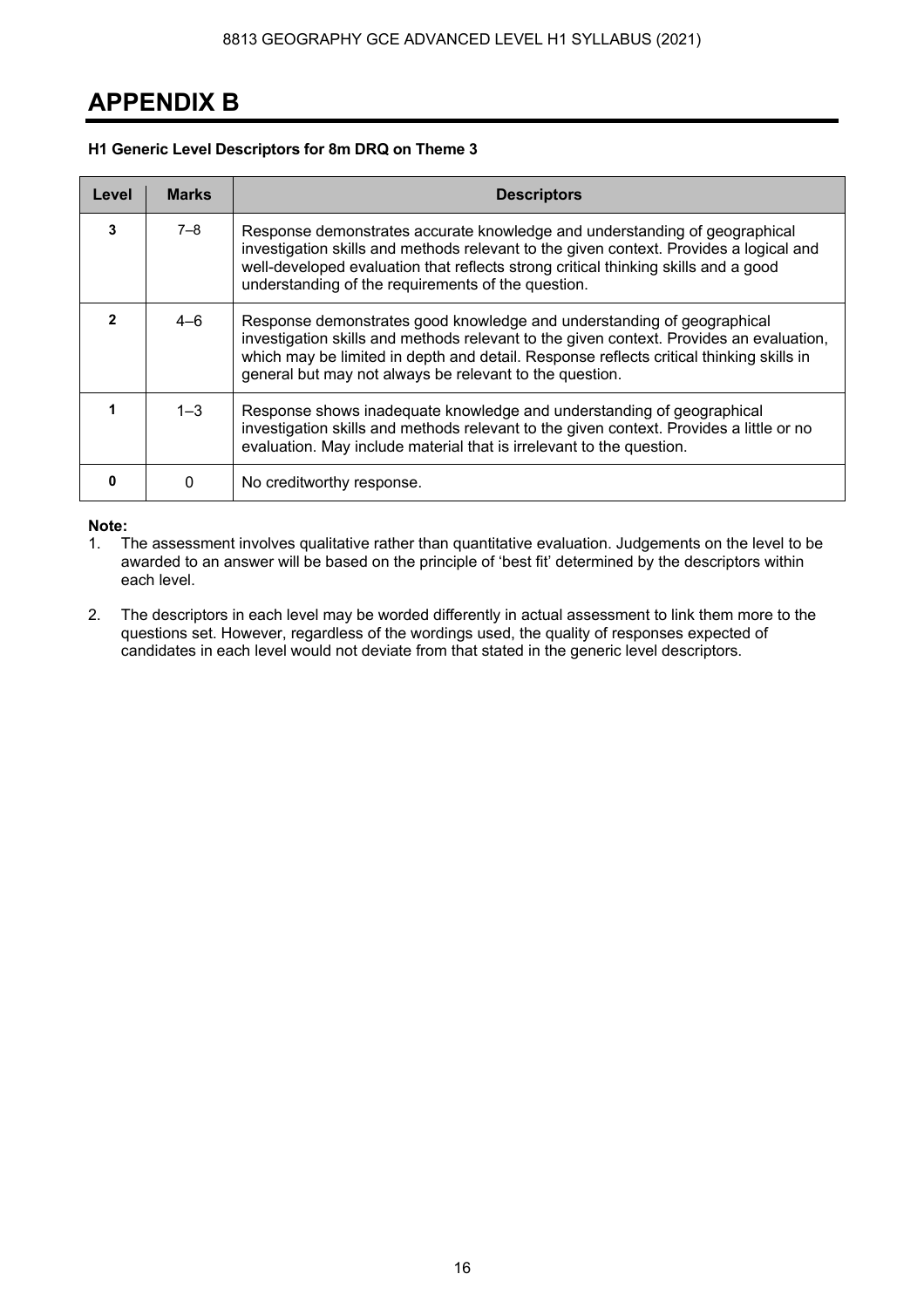# **APPENDIX C**

## **H1 Generic Level Descriptors for 9m SEQ sub-part (a)**

| Level | <b>Marks</b> | <b>Descriptors</b>                                                                                                                                                                                                                                                                                                                        |
|-------|--------------|-------------------------------------------------------------------------------------------------------------------------------------------------------------------------------------------------------------------------------------------------------------------------------------------------------------------------------------------|
| 3     | $7 - 9$      | Response is consistently analytical and explanatory rather than descriptive. There is a<br>clear focus on the question. Depth of relevant knowledge and understanding<br>exemplified throughout. The response is coherent and the use of terminology is<br>accurate.                                                                      |
| 2     | $4 - 6$      | Response includes analysis and explanation but is generally dominated by description<br>for weaker responses. Response reflects relevant knowledge and understanding of the<br>question. Response is structured and organised satisfactorily but may be unclear in<br>parts. Use of terminology is generally accurate.                    |
|       | $1 - 3$      | Response does not address the requirements of the question fully. Depth of knowledge<br>and understanding shown is limited. Response is generally fragmentary and lacks a<br>clear structure and organisation. There may be many unsupported, brief or incomplete<br>assertions and/or arguments with some inaccurate use of terminology. |
| n     | $\Omega$     | No creditworthy response.                                                                                                                                                                                                                                                                                                                 |

#### **Note:**

The assessment involves qualitative rather than quantitative evaluation. Judgements on the level to be awarded to an answer will be based on the principle of 'best fit' determined by the descriptors within each level.